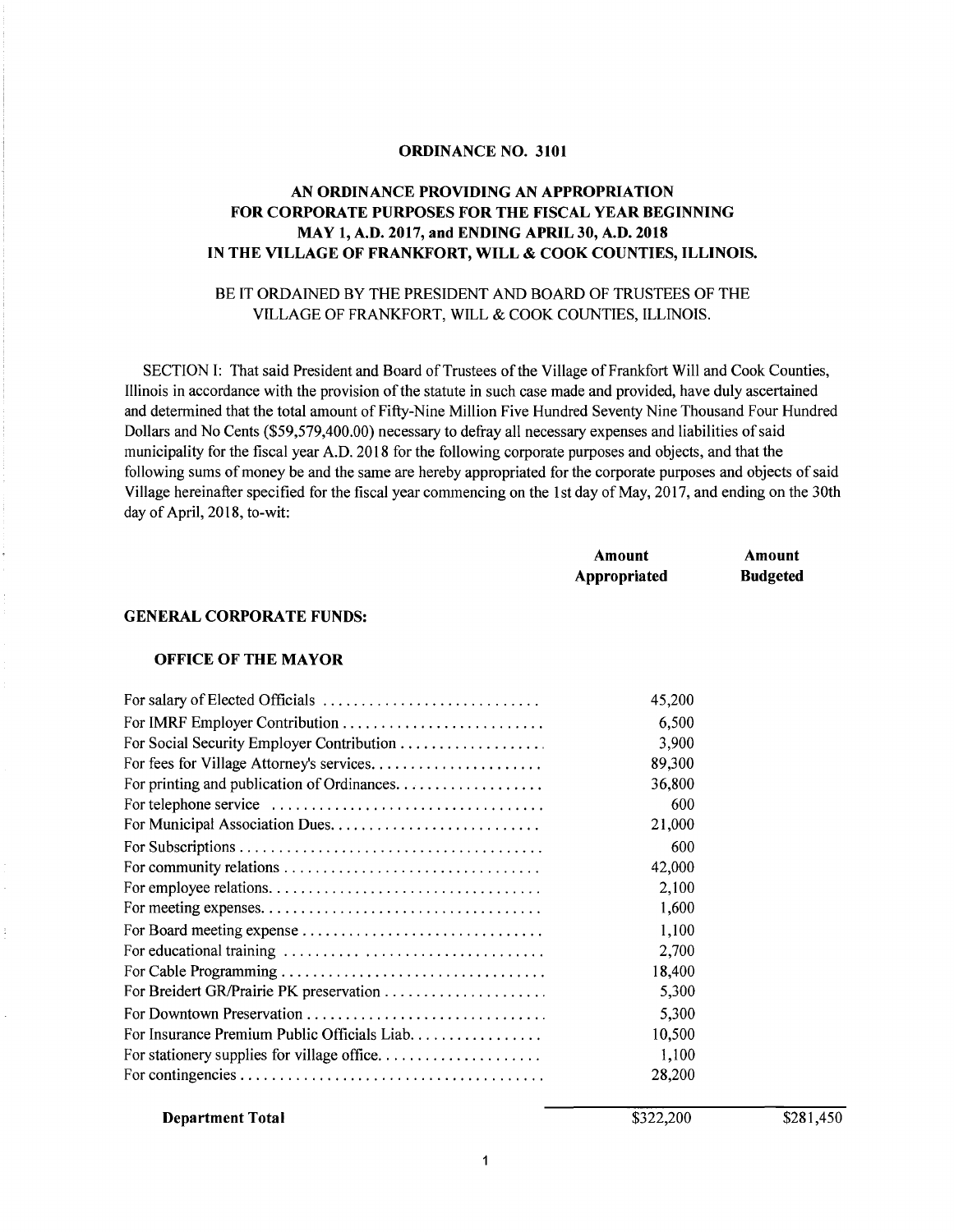# **OFFICE OF THE ADMINISTRATOR**

|                                                 | 420,000 |  |
|-------------------------------------------------|---------|--|
|                                                 | 50,400  |  |
|                                                 | 32,200  |  |
| For Insurance Premiums for:                     |         |  |
|                                                 | 90,700  |  |
| Workers' Compensation insurance                 | 8,400   |  |
| Unemployment Compensation insurance             | 1,100   |  |
|                                                 | 4,800   |  |
| For safety and well employee program            | 5,300   |  |
|                                                 | 26,300  |  |
| For repairs and maintenance of office equipment | 12,600  |  |
|                                                 | 600     |  |
|                                                 | 1,100   |  |
|                                                 | 4,200   |  |
|                                                 | 7,400   |  |
|                                                 | 11,600  |  |
|                                                 | 5,300   |  |
|                                                 | 2,100   |  |
|                                                 | 2,700   |  |
|                                                 | 47,300  |  |
|                                                 | 1,100   |  |
|                                                 | 2,100   |  |
|                                                 | 5,300   |  |
| For S.W.A.R.M. Insurance package                | 27,600  |  |
|                                                 | 2,700   |  |
|                                                 | 12,600  |  |
|                                                 | 12,600  |  |
|                                                 | 7,400   |  |
|                                                 | 5,300   |  |
|                                                 | 2,700   |  |
|                                                 | 77,400  |  |
|                                                 |         |  |

**Department Total** 

Í.

 $\frac{1}{2}$ 

 $\mathbb{R}^2$ 

 $\frac{1}{2}$ 

ä,

 $\hat{\mathcal{L}}$ 

\$890,900 \$773,600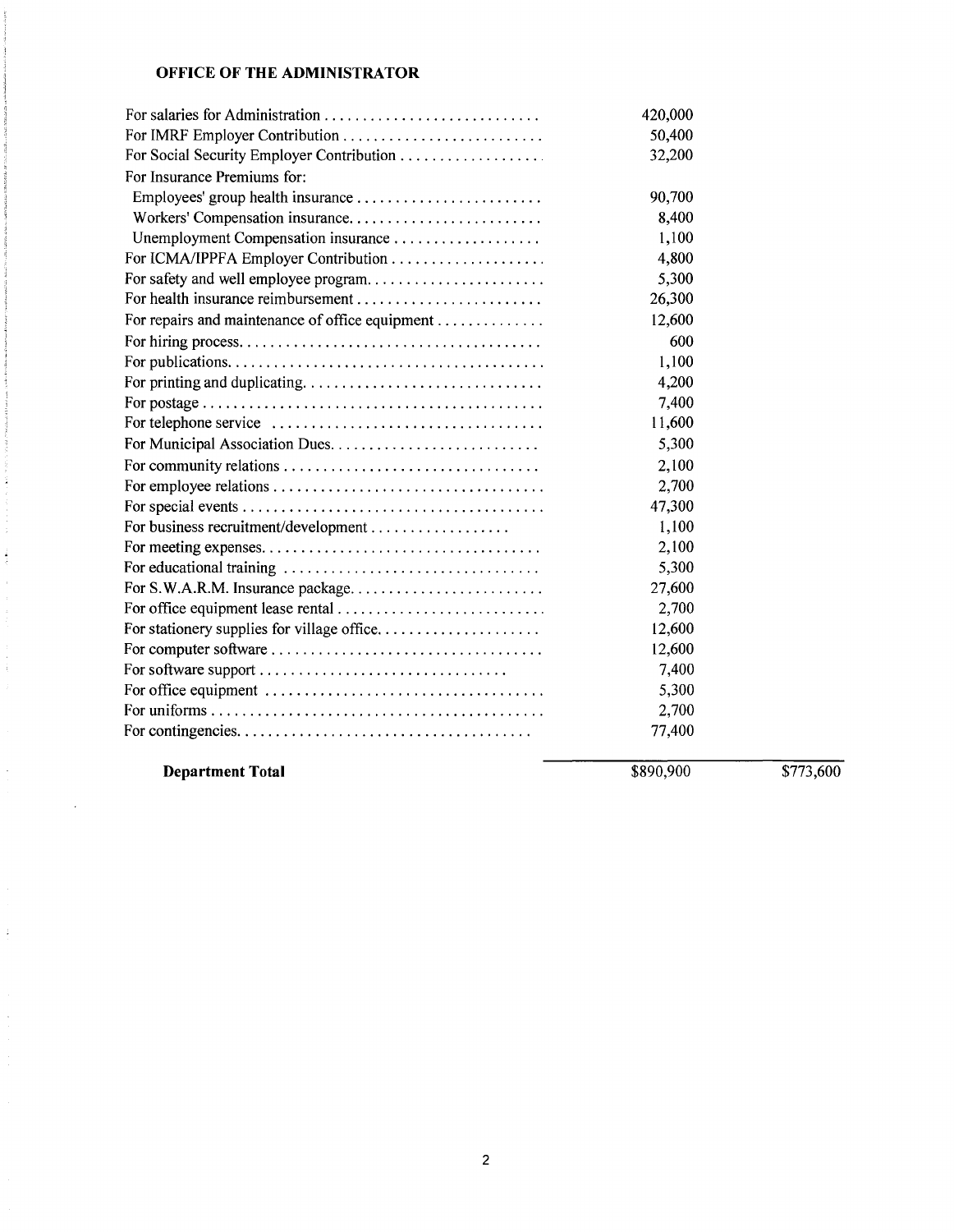# **DEPARTMENT OF FINANCE**

|                                                 | 202,700 |  |
|-------------------------------------------------|---------|--|
|                                                 | 26,300  |  |
| For Social Security Employer Contribution       | 15,600  |  |
| For Insurance Premiums for:                     |         |  |
|                                                 | 35,100  |  |
| Workers' Compensation insurance                 | 4,200   |  |
| Unemployment Compensation insurance             | 600     |  |
| For ICMA/IPPFA Employer Contribution            | 2,100   |  |
|                                                 | 10,500  |  |
| For repairs and maintenance of office equipment | 1,100   |  |
| For fees for audit of Village records           | 17,900  |  |
|                                                 | 6,900   |  |
|                                                 | 2,700   |  |
|                                                 | 1,600   |  |
|                                                 | 600     |  |
|                                                 | 3,700   |  |
| For S.W.A.R.M. Insurance package                | 8,600   |  |
|                                                 | 7,400   |  |
| For stationery supplies for village office      | 4,200   |  |
|                                                 | 20,500  |  |
|                                                 | 3,200   |  |
|                                                 | 600     |  |
|                                                 | 35,800  |  |

**Department Total** 

. The construction of the construction of the  $\mathcal{O}(n)$ 

 $\frac{1}{2}$ 

 $\bar{\gamma}$ 

 $\mathbb{P}^1$ 

 $\frac{1}{\sqrt{2}}$ 

 $\hat{\mathcal{L}}$ 

 $\frac{1}{4}$ 

\$411,900 \$357,250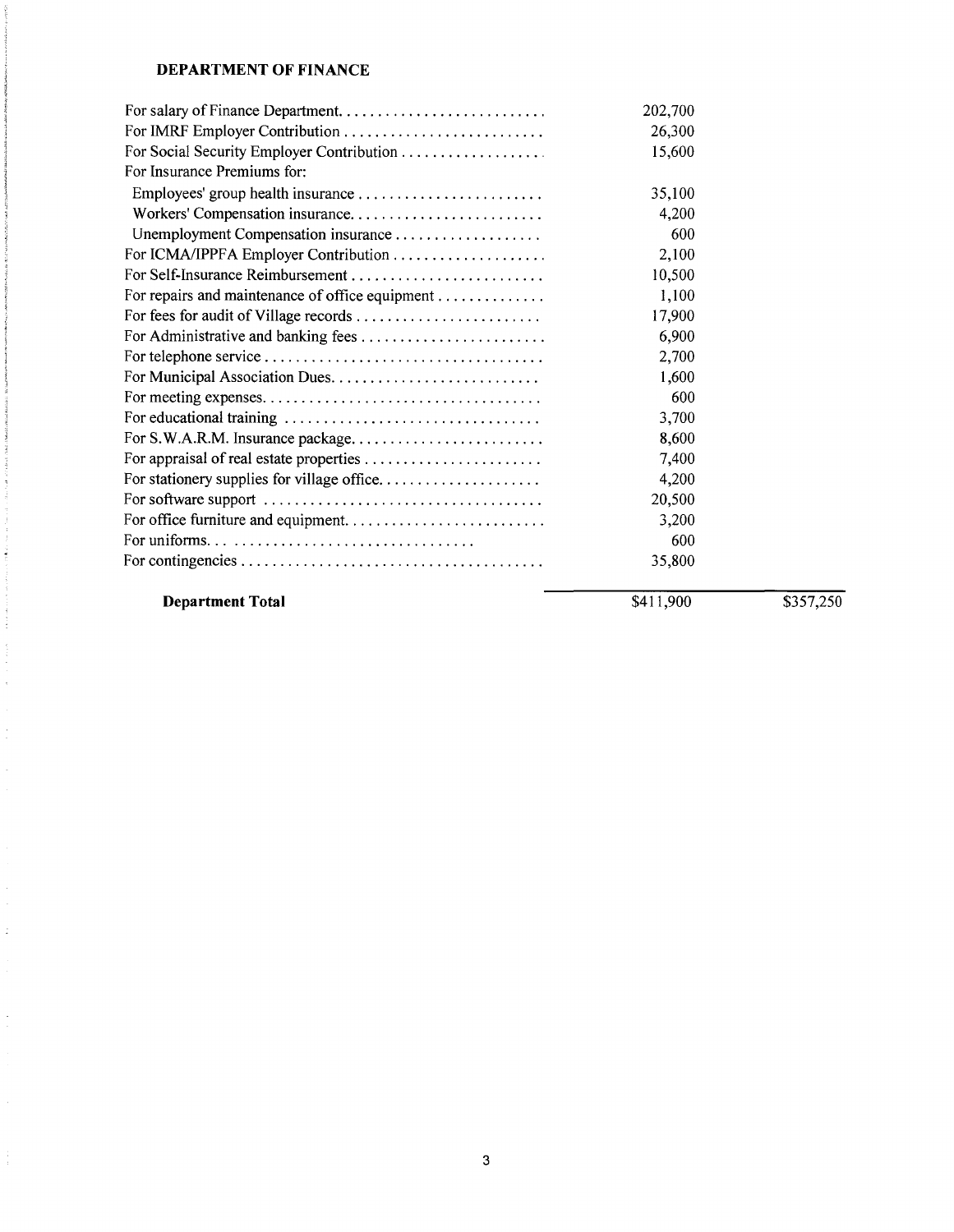### **DIVISION OF LAW ENFORCEMENT**

| <b>Department Total</b>                         | \$38,500         | \$36,500    |
|-------------------------------------------------|------------------|-------------|
|                                                 |                  |             |
|                                                 | 600<br>1,100     |             |
|                                                 | 36,800           |             |
|                                                 |                  |             |
| <b>DIVISION OF CIVIL DEFENSE</b>                |                  |             |
| <b>Department Total</b>                         | \$7,671,700      | \$6,669,839 |
|                                                 | 17,500           |             |
|                                                 | 667,000          |             |
|                                                 | 36,800           |             |
|                                                 | 36,800           |             |
|                                                 | 21,000           |             |
|                                                 | 12,100           |             |
|                                                 | 6,300            |             |
| For computer software and support               | 62,000           |             |
|                                                 | 5,300            |             |
|                                                 | 120,800          |             |
|                                                 | 17,900           |             |
|                                                 | 159,600          |             |
|                                                 | 5,300            |             |
|                                                 | 600              |             |
|                                                 | 12,600           |             |
|                                                 | 31,500           |             |
|                                                 | 3,200            |             |
|                                                 | 4,200            |             |
|                                                 |                  |             |
|                                                 | 6,300<br>600     |             |
|                                                 |                  |             |
|                                                 | $-600$           |             |
|                                                 | 5,300            |             |
|                                                 | 12,100           |             |
|                                                 | 1,100            |             |
| For mutual monitor radio center                 | 412,700          |             |
|                                                 | 7,900            |             |
|                                                 | 126,000          |             |
| For repairs and maintenance of vehicles         | 6,300            |             |
| For repairs and maintenance of office equipment | 13,200<br>36,800 |             |
|                                                 | 8,400            |             |
|                                                 | 141,800          |             |
|                                                 | 2,100            |             |
| For ICMA/IPPFA Employer Contribution            | 47,300           |             |
| For Crossing Guards                             | 2,700            |             |
|                                                 | 21,000           |             |
|                                                 | 63,000           |             |
|                                                 | 692,000          |             |
| For Insurance Premiums for:                     |                  |             |
| For Police Pension Employer Contribution        | 1,029,900        |             |
| For Social Security Employer Contribution       | 270,300          |             |
|                                                 | 52,500           |             |
|                                                 | 3,491,300        |             |
|                                                 |                  |             |

| <b>Department Total</b> |  |
|-------------------------|--|
|-------------------------|--|

 $\bar{\gamma}$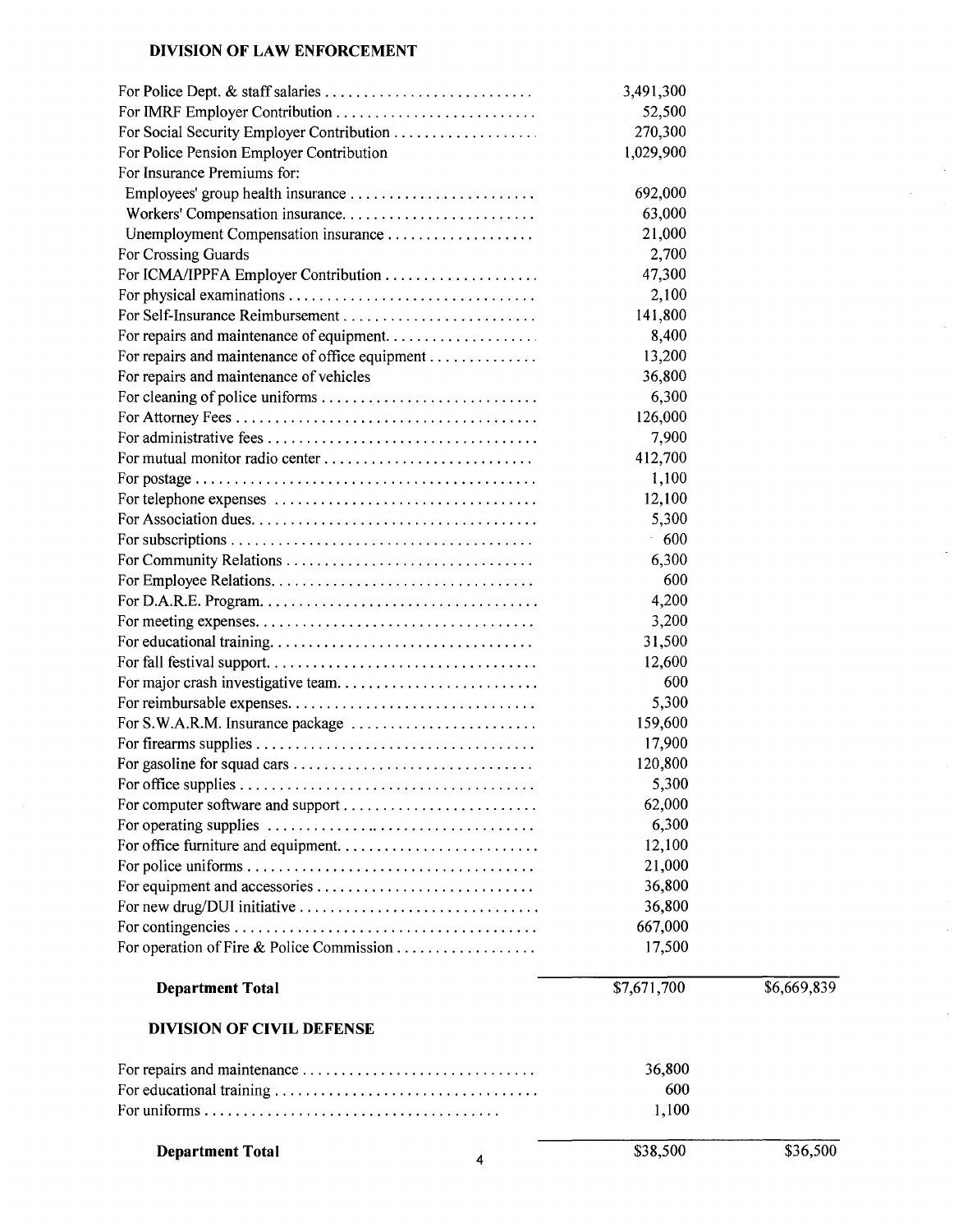# **DIVISION OF PUBLIC WORKS**

|                                                 | 1,257,900 |
|-------------------------------------------------|-----------|
| For IMRF Employer Contribution                  | 155,400   |
|                                                 | 99,400    |
| For Insurance Premiums for:                     |           |
| Employees' group health insurance               | 275,400   |
|                                                 | 600       |
| Workers' Compensation insurance                 | 21,000    |
| Unemployment Compensation insurance             | 6,900     |
|                                                 | 21,000    |
|                                                 | 63,000    |
| For repairs and maintenance of public buildings | 89,300    |
| For repairs and maintenance for lawn mowing     | 220,500   |
| For repairs and maintenance of public grounds   | 105,000   |
|                                                 | 10,500    |
| For repairs and maintenance of sidewalks        | 63,000    |
| For repairs and maintenance patching            | 6,300     |
|                                                 | 6,300     |
| For repairs and maintenance of storm drainage   | 68,300    |
| For repairs and maintenance of streets/signs    | 57,800    |
| For repairs and maintenance of traffic lights   | 33,600    |
|                                                 | 21,000    |
| For repairs and maintenance of street lights    | 99,800    |
|                                                 | 2,700     |
| For street sweeping                             | 31,500    |
| For repairs and maintenance of office equipment | 6,300     |
| For repairs and maintenance of vehicles         | 94,500    |
|                                                 | 10,500    |
|                                                 | 1,600     |
|                                                 | 3,200     |
|                                                 | 7,400     |
|                                                 | 1,100     |
|                                                 | 7,400     |
|                                                 | 1,100     |
|                                                 | 4,200     |
|                                                 | 15,800    |
|                                                 | 21,000    |
|                                                 | 7,400     |
| For electricity for street lighting             | 126,000   |
|                                                 | 58,800    |
|                                                 | 15,800    |
|                                                 | 126,000   |
|                                                 | 73,500    |
|                                                 | 21,000    |
|                                                 | 1,100     |
| For computer software and support               | 11,100    |
|                                                 | 26,300    |
|                                                 | 2,700     |
|                                                 | 2,700     |
|                                                 | 15,800    |
|                                                 | 321,700   |

**Department Total** <sup>5</sup>

\$3,700,200 \$3,216,300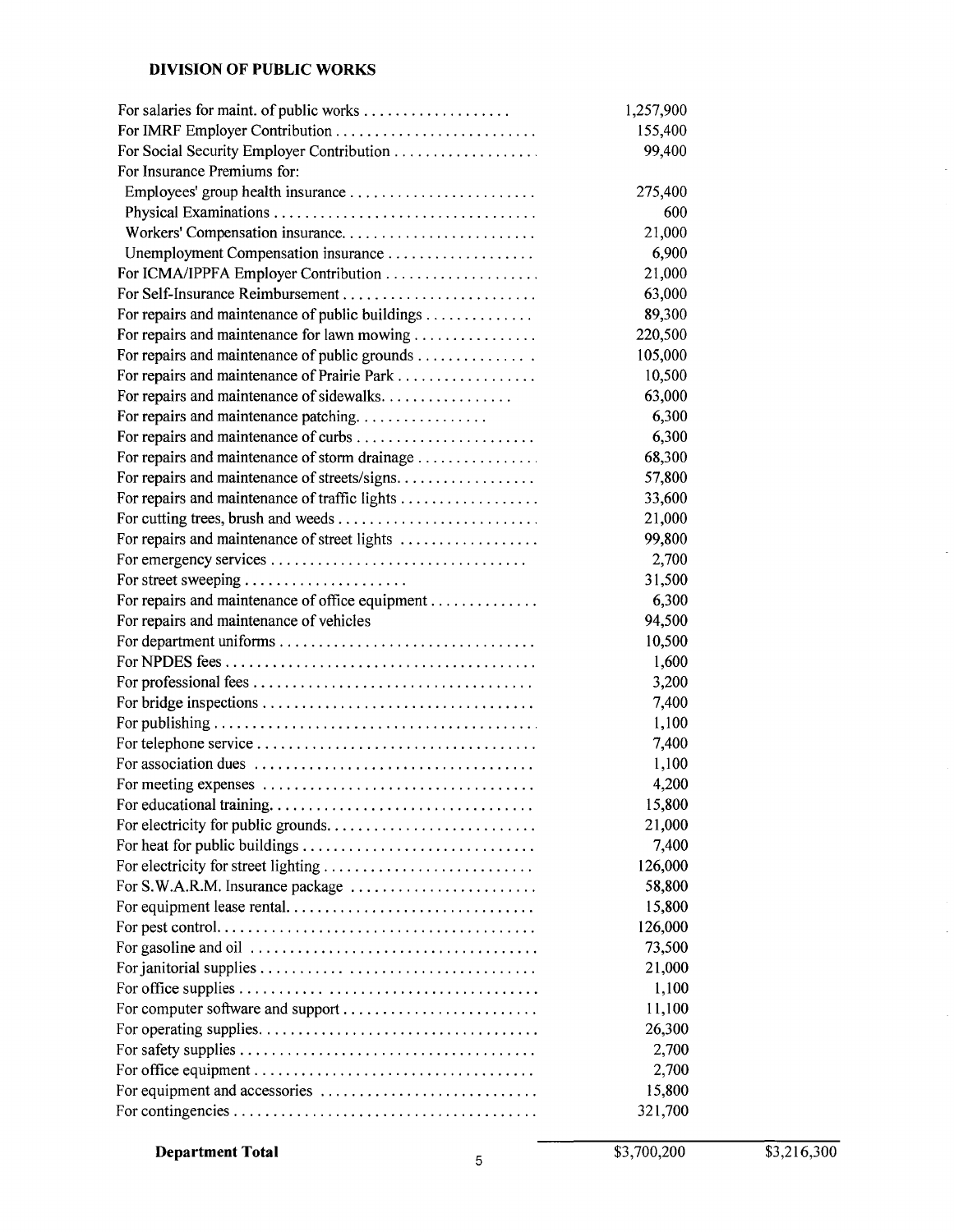# **DEPT. OF BUILDING & CODE ENFORCEMENT**

| <b>Department Total</b>                                                                       | \$1,668,800 | \$1,451,000 |
|-----------------------------------------------------------------------------------------------|-------------|-------------|
|                                                                                               |             |             |
|                                                                                               | 145,100     |             |
|                                                                                               | 282,800     |             |
|                                                                                               | 47,300      |             |
| Art. 40, Paragraph 3, Illinois Revised Statutes                                               | 1,193,600   |             |
| disposal of garbage in the Village as authorized by Chapter 24,                               |             |             |
| For maintenance of garbage system for the collection and                                      |             |             |
| <b>GARBAGE DISPOSAL</b>                                                                       |             |             |
| <b>Department Total</b>                                                                       | \$869,000   | \$754,600   |
|                                                                                               | 75,500      |             |
|                                                                                               | 1,100       |             |
|                                                                                               | 1,600       |             |
| For office furniture and equipment                                                            | 5,300       |             |
|                                                                                               | 1,600       |             |
|                                                                                               | 14,700      |             |
| For computer software $\ldots \ldots \ldots \ldots \ldots \ldots \ldots \ldots \ldots \ldots$ | 2,100       |             |
|                                                                                               | 4,200       |             |
|                                                                                               | 4,800       |             |
| For S.W.A.R.M. Insurance package                                                              | 17,400      |             |
|                                                                                               | 12,600      |             |
|                                                                                               | 1,100       |             |
|                                                                                               | 600         |             |
|                                                                                               | 900         |             |
|                                                                                               | 4,800       |             |
|                                                                                               | 2,700       |             |
| For consultant plan reviews                                                                   | 57,800      |             |
|                                                                                               | 5,300       |             |
|                                                                                               | 52,500      |             |
|                                                                                               | 10,500      |             |
| For repairs and maintenance of vehicles                                                       | 3,200       |             |
| For repairs and maintenance of office equipment                                               | 2,700       |             |
|                                                                                               | 68,300      |             |
|                                                                                               | 15,800      |             |
|                                                                                               | $5,800$ .   |             |
|                                                                                               | 5,300       |             |
| Workers' Compensation insurance                                                               | 6,300       |             |
|                                                                                               | 300         |             |
|                                                                                               | 74,900      |             |
| For Insurance Premiums for:                                                                   | 29,200      |             |
|                                                                                               | 39,900      |             |
| For salary of Building Dept. Staff                                                            | 340,200     |             |
|                                                                                               |             |             |

 $\ddot{\phantom{a}}$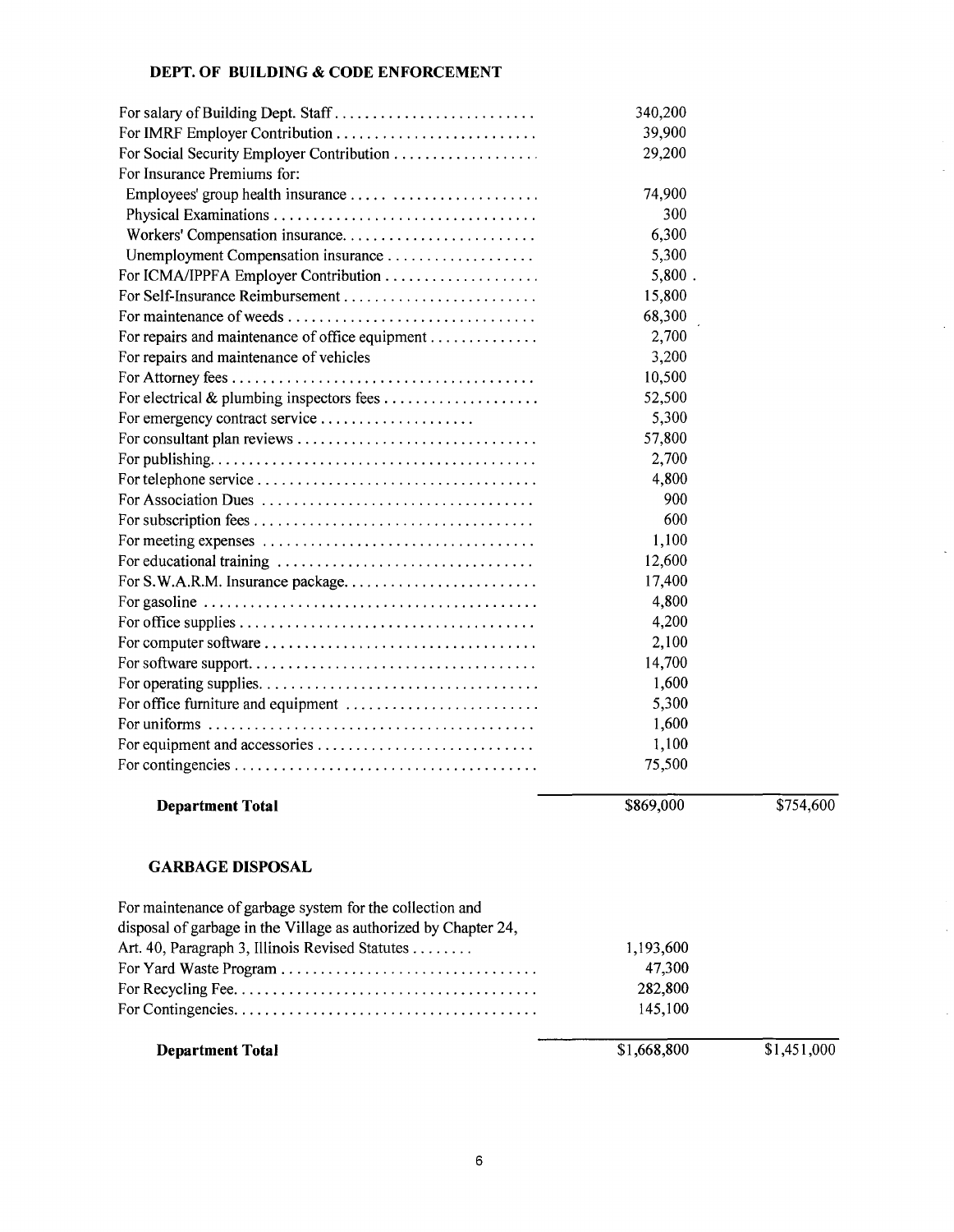## **DEPT. OF DEVELOPMENT SERVICES**

| <b>Department Total</b>                                                                            | \$696,200    | \$604,150 |
|----------------------------------------------------------------------------------------------------|--------------|-----------|
|                                                                                                    |              |           |
|                                                                                                    | 60,500       |           |
| For equipment and accessories                                                                      | 600          |           |
|                                                                                                    | 400          |           |
| For office furniture and equipment                                                                 | 4,200        |           |
|                                                                                                    | 2,100        |           |
|                                                                                                    | 12,600       |           |
|                                                                                                    | 1,600        |           |
|                                                                                                    | 1,600        |           |
| For gasoline $\ldots \ldots \ldots \ldots \ldots \ldots \ldots \ldots \ldots \ldots \ldots \ldots$ | 2,100        |           |
| For S.W.A.R.M. Insurance package                                                                   | 11,100       |           |
| For Plan Commission expenses                                                                       | 1,100        |           |
|                                                                                                    | 8,400        |           |
|                                                                                                    | 600          |           |
|                                                                                                    | 1,600        |           |
|                                                                                                    | 1,900<br>800 |           |
|                                                                                                    | 3,700        |           |
|                                                                                                    | 300          |           |
|                                                                                                    | 600          |           |
|                                                                                                    | 3,200        |           |
|                                                                                                    | 7,400        |           |
|                                                                                                    | 5,300        |           |
|                                                                                                    | 63,000       |           |
|                                                                                                    | 131,300      |           |
| For fees for village attorney's services                                                           | 5,300        |           |
| For repairs and maintenance of vehicles                                                            | 1,600        |           |
| For repairs and maintenance of office equipment                                                    | 3,200        |           |
|                                                                                                    | 13,700       |           |
|                                                                                                    | 3,900        |           |
| Unemployment Compensation insurance                                                                | 1,100        |           |
| Workers' Compensation insurance                                                                    | 4,200        |           |
|                                                                                                    | 38,700       |           |
| For Insurance Premiums for:                                                                        |              |           |
|                                                                                                    | 22,000       |           |
| For IMRF Employer Contribution                                                                     | 30,500       |           |
| For salary of Comm. Development Staff                                                              | 241,000      |           |
|                                                                                                    | 5,000        |           |

**TOTAL GENERAL CORPORATE FUNDS** 16,269,400 14,144,689

ŧ.

Ì,

Ċ,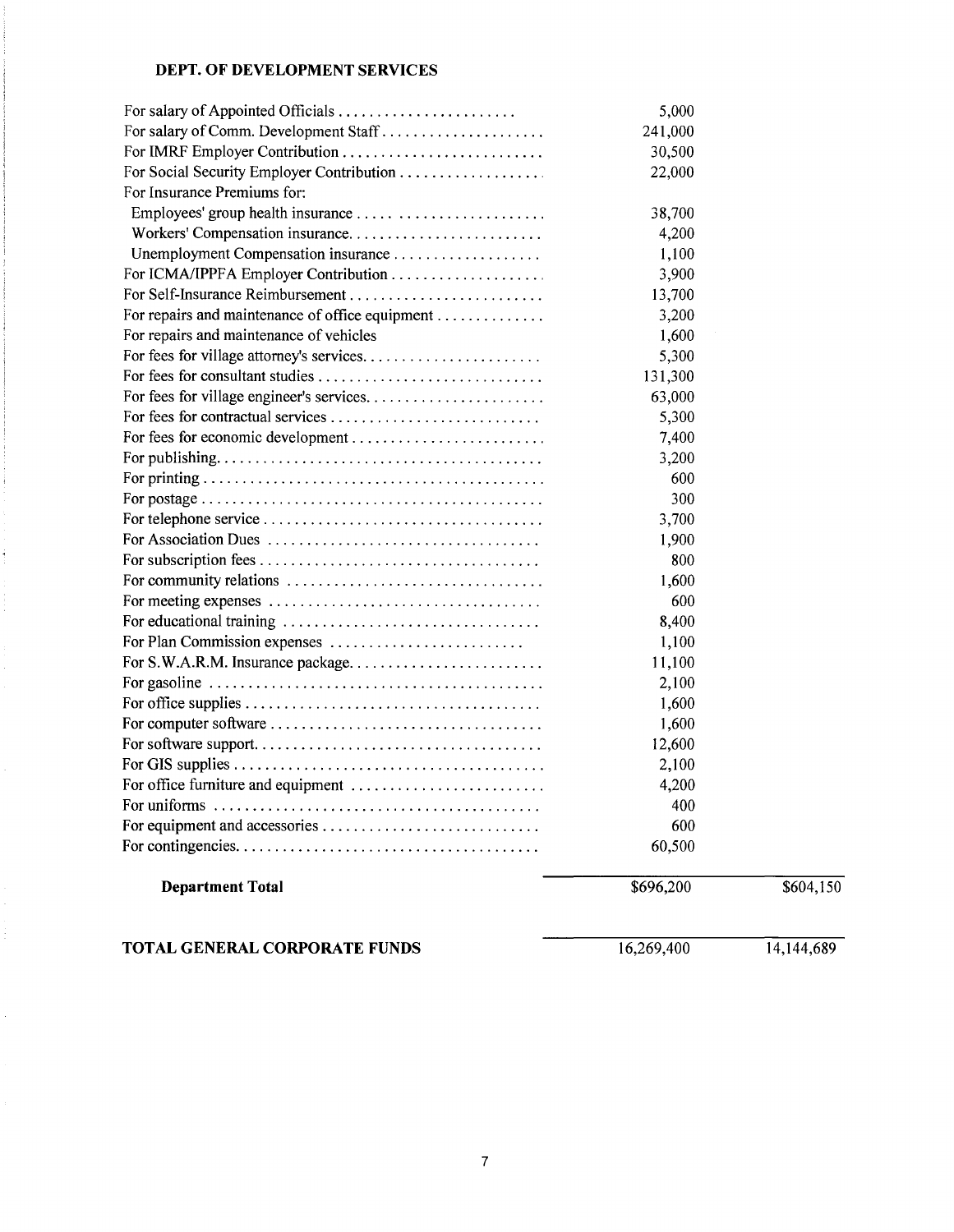#### **DEPT. OF POLICE PENSION**

 $\sim$  1000  $\sim$  1000  $\sim$ 

 $\frac{1}{2}$ 

ł,

l,

Ŷ,

 $\mathbb{C}$ 

 $\hat{\mathcal{L}}$ 

|                                                       | 1,069,400   | \$828,000   |
|-------------------------------------------------------|-------------|-------------|
| <b>MOTOR FUEL TAX FUND</b>                            |             |             |
|                                                       | 577,500     |             |
|                                                       | 847,200     |             |
|                                                       | 1,356,700   |             |
| <b>Department Total</b>                               | \$2,781,400 | \$2,648,811 |
| <b>CAPITAL DEVELOPMENT FUND</b>                       |             |             |
|                                                       | 577,500     |             |
|                                                       | 10,500      |             |
|                                                       | 262,500     |             |
|                                                       | 85,100      |             |
|                                                       | 682,100     |             |
|                                                       | 147,000     |             |
|                                                       | 26,300      |             |
|                                                       | 26,300      |             |
|                                                       | 52,500      |             |
|                                                       | 26,300      |             |
|                                                       | 288,800     |             |
| For open space acquisition & improvement              | 42,000      |             |
|                                                       | 104,100     |             |
| For downtown and commercial development projects      | 435,800     |             |
|                                                       | 73,500      |             |
| For community enhancements                            | 105,000     |             |
| For Emergency/Contingency                             | 1,000,000   |             |
| Transfers to the Motor Fuel Tax Fund for STP Projects | 1,683,000   |             |
| <b>Department Total</b>                               | \$5,628,300 | \$4,487,641 |

8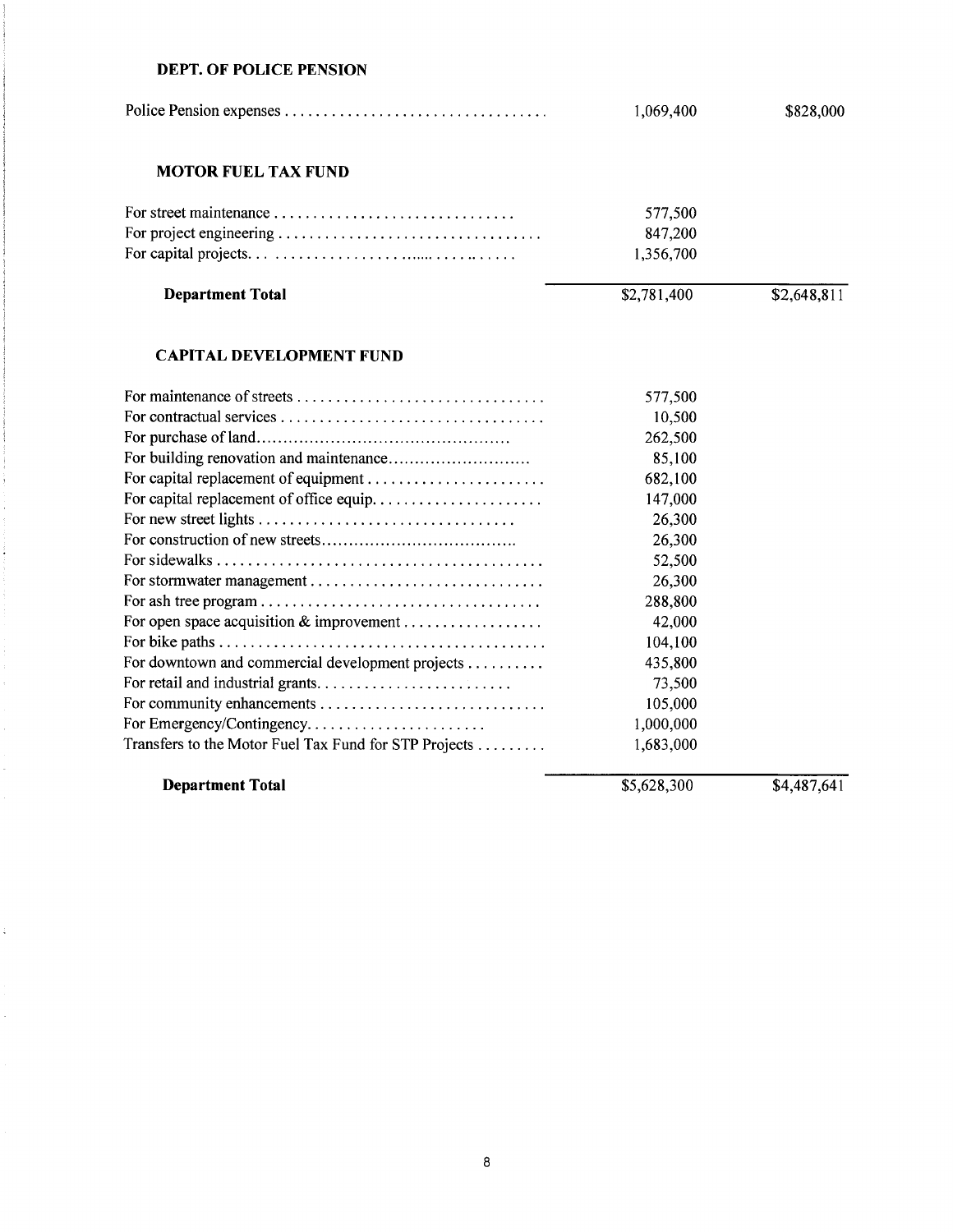# **COMBINED DIVISION OF WASTEWATER AND WATERWORKS**

|                                                                                          | <b>SEWER</b> | <b>WATER</b> |
|------------------------------------------------------------------------------------------|--------------|--------------|
|                                                                                          | 836,900      | 1,109,900    |
| For Illinois Municipal Retirement Fund                                                   | 115,500      | 147,000      |
|                                                                                          | 67,200       | 88,100       |
| For Insurance Premiums for:                                                              |              |              |
|                                                                                          | 175,200      | 211,400      |
|                                                                                          | 15,800       | 21,000       |
|                                                                                          | 6,900        | 10,000       |
|                                                                                          | 12,100       | 17,900       |
|                                                                                          | 42,000       | 47,300       |
|                                                                                          | 600          | 600          |
|                                                                                          | 36,800       | 42,000       |
| For repairs and maintenance of lines/lift stations.                                      | 105,000      | 0            |
| For repairs and maintenance of treatment plants                                          | 210,000      | $\Omega$     |
| For repairs and maintenance of office equipment                                          | 3,200        | 7,900        |
|                                                                                          | 26,300       | 26,300       |
|                                                                                          | 7,900        | 7,900        |
| For repairs and maintenance of water lines                                               | $\bf{0}$     | 399,000      |
| For repairs and maintenance of wells                                                     | $\bf{0}$     | 52,500       |
| For repairs and maintenance of water towers                                              | 0            | 21,000       |
|                                                                                          | 52,500       | 10,500       |
|                                                                                          | 157,500      | 0            |
|                                                                                          | 10,500       | 10,500       |
|                                                                                          | 52,500       | 26,300       |
|                                                                                          | 31,500       | 31,500       |
|                                                                                          | $\bf{0}$     | 21,000       |
|                                                                                          | 10,500       | 1,100        |
|                                                                                          | 36,800       | 36,800       |
|                                                                                          | 21,000       | 21,000       |
|                                                                                          | 5,300        | 4,200        |
|                                                                                          | 21,000       | 15,800       |
| For utilities for operation of system:                                                   |              |              |
|                                                                                          | 6,300        | 6,300        |
|                                                                                          | 446,300      | 262,500      |
|                                                                                          | 21,000       | 12,600       |
|                                                                                          | 63,000       | 31,500       |
|                                                                                          | 420,000      | 0            |
| For S.W.A.R.M. Insurance package                                                         | 35,700       | 46,800       |
|                                                                                          | 2,700        | 2,700        |
| For lease rental $\ldots \ldots \ldots \ldots \ldots \ldots \ldots \ldots \ldots \ldots$ | 2,100        | 2,700        |
|                                                                                          | 7,900        | 7,900        |
|                                                                                          | 600          | 2,700        |
|                                                                                          | 15,800       | 15,800       |
|                                                                                          | 126,000      | 126,000      |
|                                                                                          | 31,500       | 26,300       |
|                                                                                          | 42,000       | 42,000       |
|                                                                                          | 10,500       | 21,000       |
|                                                                                          | 1,600        | 5,300        |
|                                                                                          | 26,800       | 22,600       |
|                                                                                          |              |              |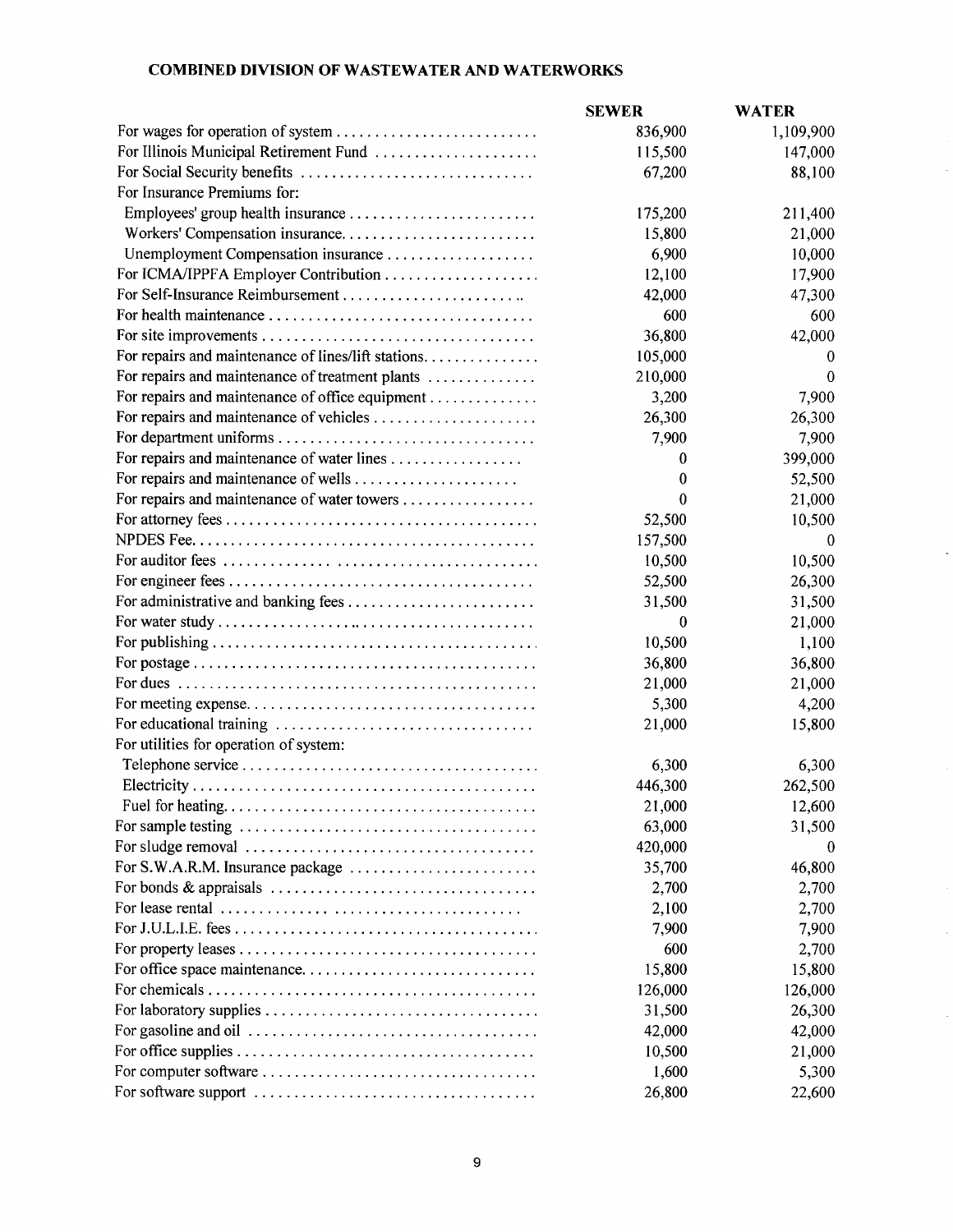| <b>Department Totals</b><br><b>Department Budget Totals</b>                                    | \$3,856,700<br>\$3,352,840 | \$3,732,700<br>\$3,244,650 |
|------------------------------------------------------------------------------------------------|----------------------------|----------------------------|
|                                                                                                | 335,300                    | 324,500                    |
|                                                                                                | $\theta$                   | 210,000                    |
|                                                                                                | 64,600                     | 27,900                     |
|                                                                                                | 105,000                    | 78,800                     |
|                                                                                                | 10,500                     | 15,800                     |
| For operating supplies $\ldots \ldots \ldots \ldots \ldots \ldots \ldots \ldots \ldots \ldots$ | 21,000                     | 52,500                     |
|                                                                                                |                            |                            |

# **DIVISION OF WATER AND SEWER CAPITAL FUND**

 $\frac{1}{2}$ 

÷.

 $\mathbb{Z}$ 

 $\hat{\boldsymbol{\beta}}$ 

 $\frac{1}{2}$ 

 $\hat{\mathcal{A}}$ 

|                                                          | 157,500   |             |
|----------------------------------------------------------|-----------|-------------|
|                                                          | 840,000   |             |
|                                                          | 105,000   |             |
|                                                          | 420,000   |             |
|                                                          | 525,000   |             |
|                                                          | 315,000   |             |
|                                                          | 420,000   |             |
|                                                          | 525,000   |             |
|                                                          | 105,000   |             |
|                                                          | 840,000   |             |
| Transfer to the Waste Water Treatment Plant Capital Fund | 2,000,000 |             |
|                                                          | 500,000   |             |
| <b>Department Total</b>                                  | 6.752.500 | \$4,050,000 |

### **WASTE WATER TREATMENT PLANT CAPITAL FUND**

| <b>Department Total</b>                       | 19,489,000 | \$18,084,632 |
|-----------------------------------------------|------------|--------------|
|                                               | 500,000    |              |
|                                               | 17,005,200 |              |
|                                               | 52,500     |              |
|                                               | 1,776,900  |              |
| For design engineering and program management | 154,400    |              |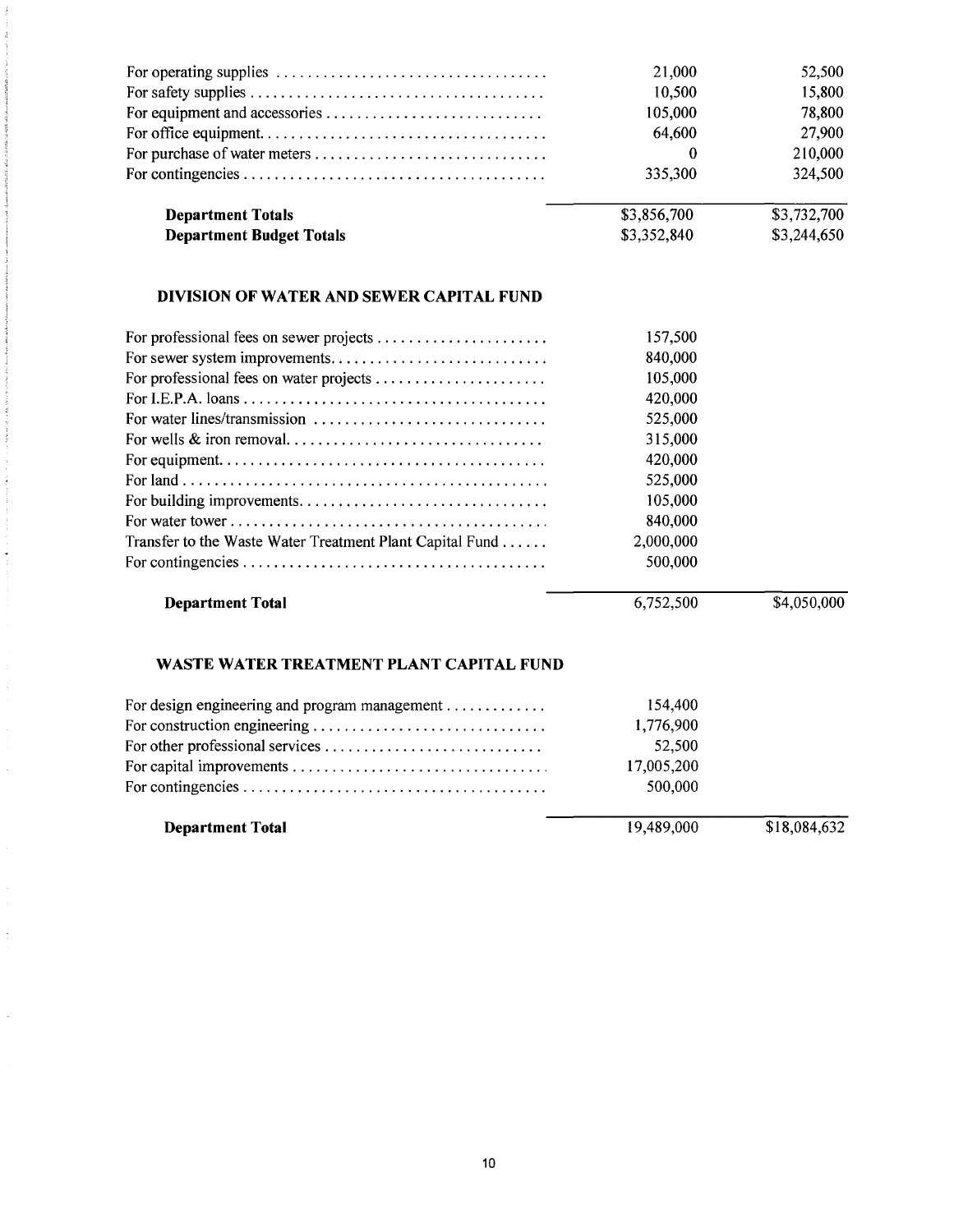|                                           | <b>AMOUNT</b><br><b>APPROPRIATED</b> | <b>AMOUNT</b><br><b>BUDGETED</b> |
|-------------------------------------------|--------------------------------------|----------------------------------|
| General Corporate Funds:                  |                                      |                                  |
|                                           | 322,200                              | 281,450                          |
|                                           | 890,900                              | 773,600                          |
|                                           | 411,900                              | 357,250                          |
| Department of Public Safety               |                                      |                                  |
|                                           | 7,671,700                            | 6,669,839                        |
|                                           | 38,500                               | 36,500                           |
| Department of Public Works                |                                      |                                  |
| Division of Public Works                  | 3,700,200                            | 3,216,300                        |
|                                           | 1,668,800                            | 1,451,000                        |
| Department of Building & Code Enforcement | 869,000                              | 754,600                          |
|                                           | 696,200                              | 604,150                          |
| <b>Total General Corporate Funds</b>      | 16,269,400                           | 14,144,689                       |
|                                           | 1,069,400                            | 828,000                          |
|                                           | 2,781,400                            | 2,648,811                        |
|                                           | 5,628,300                            | 4,487,641                        |
| Sewer Operation and Maintenance           | 3,856,700                            | 3,352,840                        |
|                                           | 3,732,700                            | 3,244,650                        |
|                                           | 6,752,500                            | 4,050,000                        |
| Waste Water Treatment Plant Capital Fund  | 19,489,000                           | 18,084,632                       |
| <b>GRAND TOTAL</b>                        | \$59,579,400                         | \$50,841,263                     |

### **RECAPITULATION OF DEPARTMENTS**

 $\ddot{\phantom{a}}$ 

ł,

l,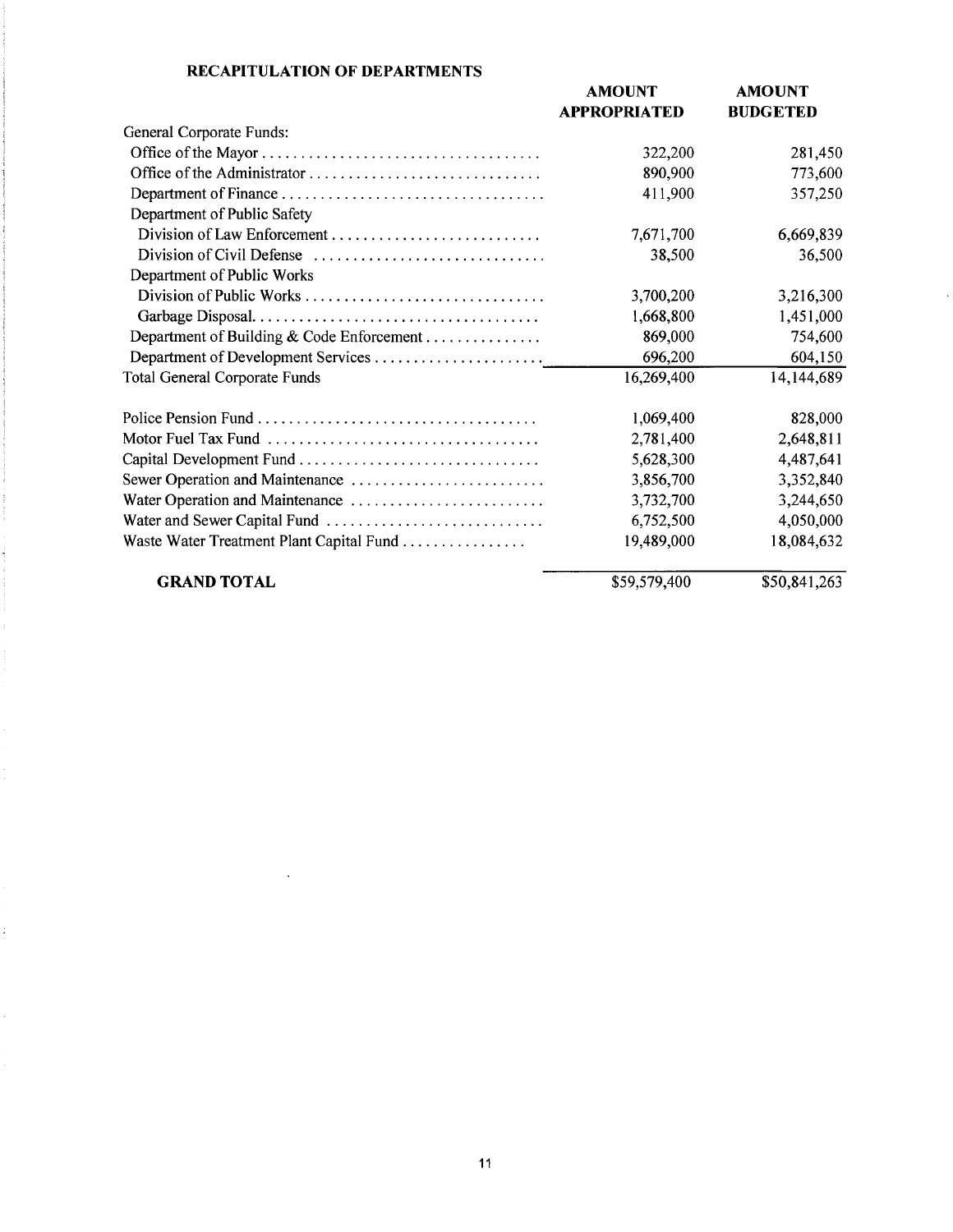## **CERTIFICATE OF CHIEF FISCAL OFFICER FOR ESTIMATED REVENUES FOR FISCAL YEAR 2017-18 VILLAGE OF FRANKFORT WILL & COOK COUNTIES, ILLINOIS**

#### **GENERAL CORPORATE FUND**

| Property Tax                         | 3,668,124 |              |
|--------------------------------------|-----------|--------------|
| Replacement Tax                      | 45,000    |              |
| Sales Tax                            | 5,800,000 |              |
| <b>Auto Rental Tax</b>               | 2,000     |              |
| <b>State Use Tax</b>                 | 430,000   |              |
| Income Tax                           | 1,750,000 |              |
| <b>Cell Tower Leases</b>             | 350,000   |              |
| <b>Interest Earned</b>               | 3,000     |              |
| <b>Liquor and Amusement Licenses</b> | 73,000    |              |
| Garage Sales License                 | 600       |              |
| Subd. & Zoning Fees, Books, etc.     | 40,000    |              |
| Plan and Consultant Reviews          | 100,000   |              |
| <b>Building Permits</b>              | 500,000   |              |
| <b>Inspection Fees</b>               | 7,000     |              |
| <b>Business License</b>              | 13,000    |              |
| Contractor's License                 | 65,000    |              |
| Cable Franchise Fee                  | 275,000   |              |
| Telephone Franchise Fee              | 9,600     |              |
| <b>Telecommunication Fee</b>         | 485,000   |              |
| Miscellaneous                        | 159,900   |              |
| Grants                               | 15,000    |              |
| <b>Code Violations</b>               | 4,500     |              |
| <b>County Fines</b>                  | 100,000   |              |
| Parking Fines & Accident Reports     | 13,200    |              |
| <b>Towing Fines</b>                  | 13,000    |              |
| False Alarms & Protection services   | 11,200    |              |
| <b>Mowing Lots</b>                   | 25,000    |              |
| Vehicle & Solicitor Licenses         | 1,400     |              |
| Yard Waste Program                   | 7,500     |              |
| Recycle & Solid Waste Fees           | 260,000   |              |
| Sale of Equipment                    | 10,000    |              |
| Carry-over Available Funds           | 2,100,000 |              |
|                                      |           |              |
| Total                                |           | \$16,337,024 |

#### **POLICE PENSION FUND**

÷

 $\ddot{\phantom{a}}$ 

| Property Tax                 | 980,824     |
|------------------------------|-------------|
| Investment Income            | 250,000     |
| Police Officer Contributions | 250,000     |
| Total                        | \$1,480,824 |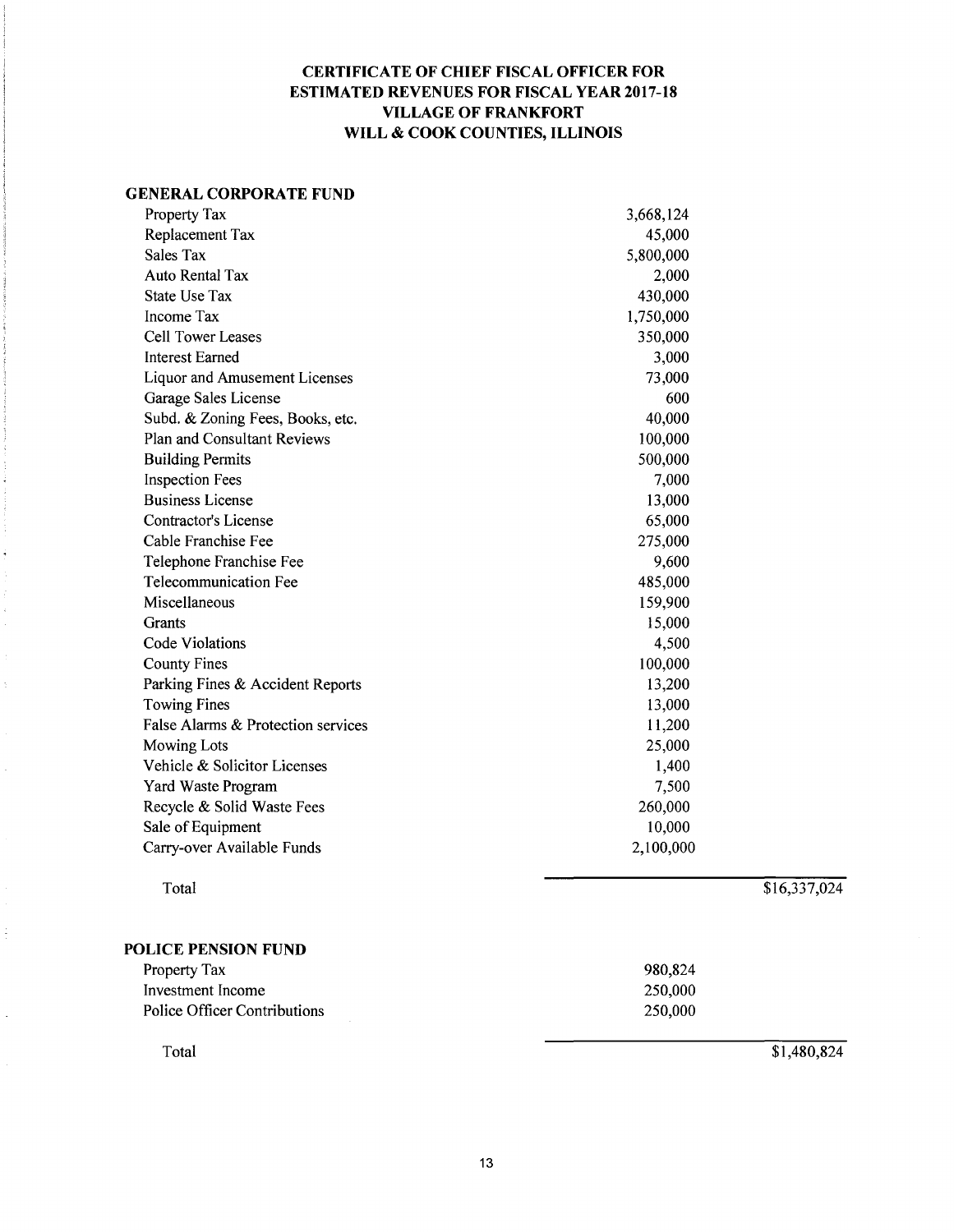SECTION II: That all Ordinances or parts of Ordinances conflicting with any of the provisions of this Ordinance be and the same are hereby repealed.

SECTION III: This Ordinance shall be in full force from and after its passage, approval, signing and publication in pamphlet form as provided by law.

PASSED this 17<sup>th</sup> day of July, 2017; with six members voting AYE; no members voting NAY; with the Village President absent and no members absent. Said vote being:

| JOHN CLAVIO         | <b>AYE</b> |
|---------------------|------------|
| ROBERT J. KENNEDY   | <b>AYE</b> |
| <b>MIKE STEVENS</b> | AYE.       |

KEITH OGLE AYE

CYNTHIA CORSO HEATH AYE

RICHARD TREVARTHAN AYE

EITH OGLE <u>AYI</u><br>CHARD TREVARTHAN <u>AYI</u><br>DAM BORRELLI

ADAM BORRELLI VILLAGE CLERK

## APPROVED this 17<sup>th</sup> day of July, A.D. 2017.

-- \_; .. • l '.~ *)*  c. *'C* 0.

**ATTEST:** 

ADAM BORRELLI VILLAGE CLERK

<u>Cynthia Coise ME</u><br>CYNTHIA CORSO HEATH</u>

MAYOR PRO TEMPORE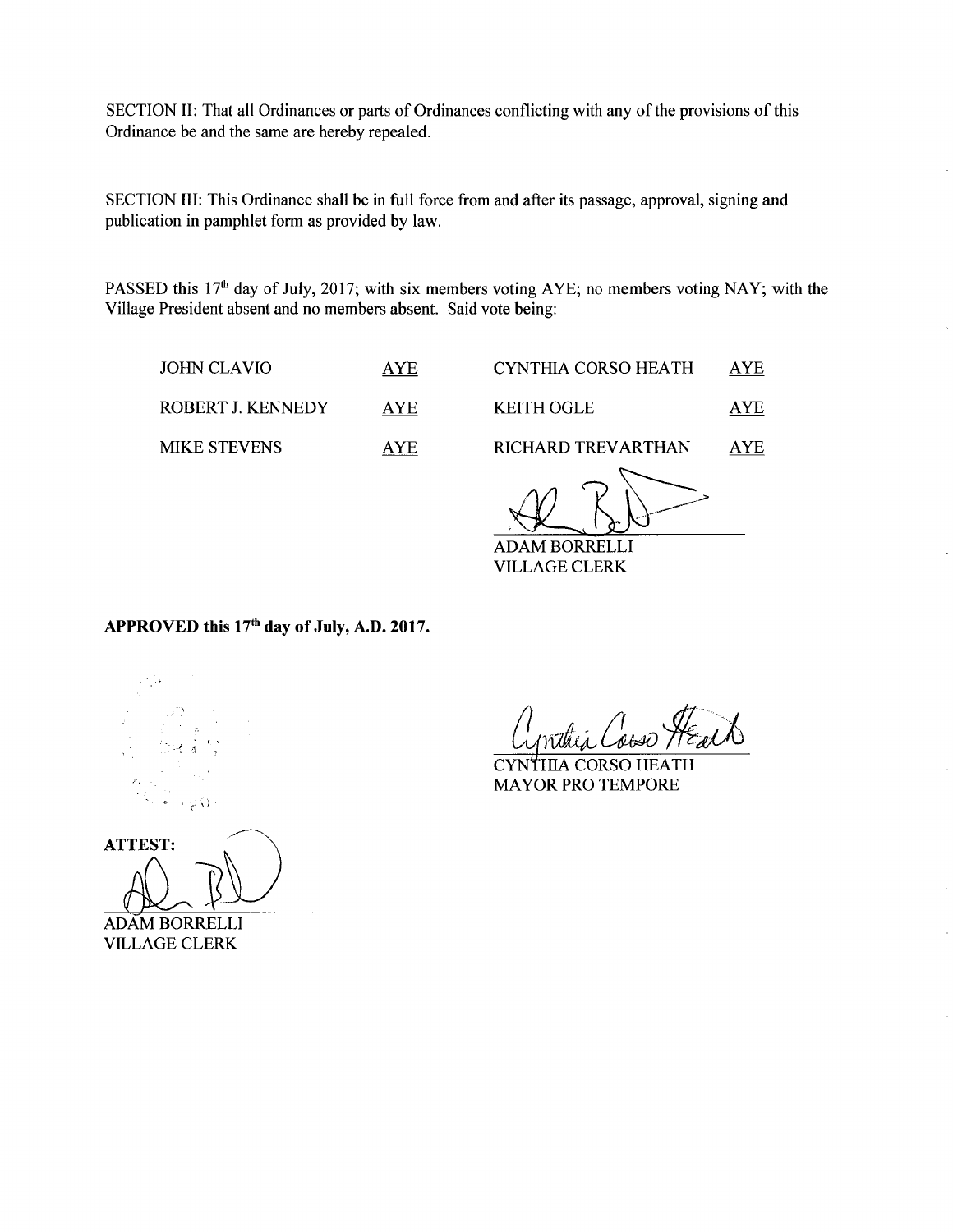| <b>MOTOR FUEL TAX FUND</b>                      |            |              |
|-------------------------------------------------|------------|--------------|
| Allotments                                      | 457,900    |              |
| Reimbursements                                  | 505,432    |              |
| Interest                                        | 2,500      |              |
| Transfer from other account                     | 1,683,000  |              |
| <b>Invested</b> funds                           | 200,000    |              |
| Total                                           |            | \$2,848,832  |
| <b>CAPITAL DEVELOPMENT FUND</b>                 |            |              |
| <b>SSA Tax Levy</b>                             | 11,406     |              |
| Development and Transportation Fees             | 170,000    |              |
| Interest                                        | 10,000     |              |
| Miscellaneous                                   | 37,000     |              |
| <b>Invested Funds</b>                           | 5,500,000  |              |
| Total                                           |            | \$5,728,406  |
| <b>WATER AND SEWER GENERAL</b>                  |            |              |
| Water & Sewer Receipts                          | 8,217,540  |              |
| Interest                                        | 1,500      |              |
| Meters                                          | 45,000     |              |
| Miscellaneous                                   | 17,000     |              |
| Carry-over Available Funds                      | 1,000,000  |              |
| Total                                           |            | \$9,281,040  |
| <b>WATER AND SEWER CAPITAL FUND</b>             |            |              |
| <b>Central Service Fees</b>                     | 350,000    |              |
| Capacity Expansion Fees                         | 15,000     |              |
| Interest                                        | 10,000     |              |
| <b>Invested Funds</b>                           | 6,500,000  |              |
| Total                                           |            | \$6,875,000  |
| <b>WASTE WATER TREATMENT PLANT CAPITAL FUND</b> |            |              |
| I.E.P.A. Loan Proceeds                          | 17,884,632 |              |
| Transfer from other account                     | 2,000,000  |              |
| Total                                           |            | \$19,884,632 |
| <b>GRAND TOTAL</b>                              |            | \$62,435,758 |

I hereby certify that the revenues, by source, as set forth above are the revenues anticipated by the Village of Frankfort for the fiscal year ending April 30, 2018.

Dated:  $\frac{7}{1111}$ 

 $\frac{1}{2}$ 

 $\hat{\mathcal{L}}$ 

VILLAGE OF FRANKFORT

Aprodica Causo Y Eath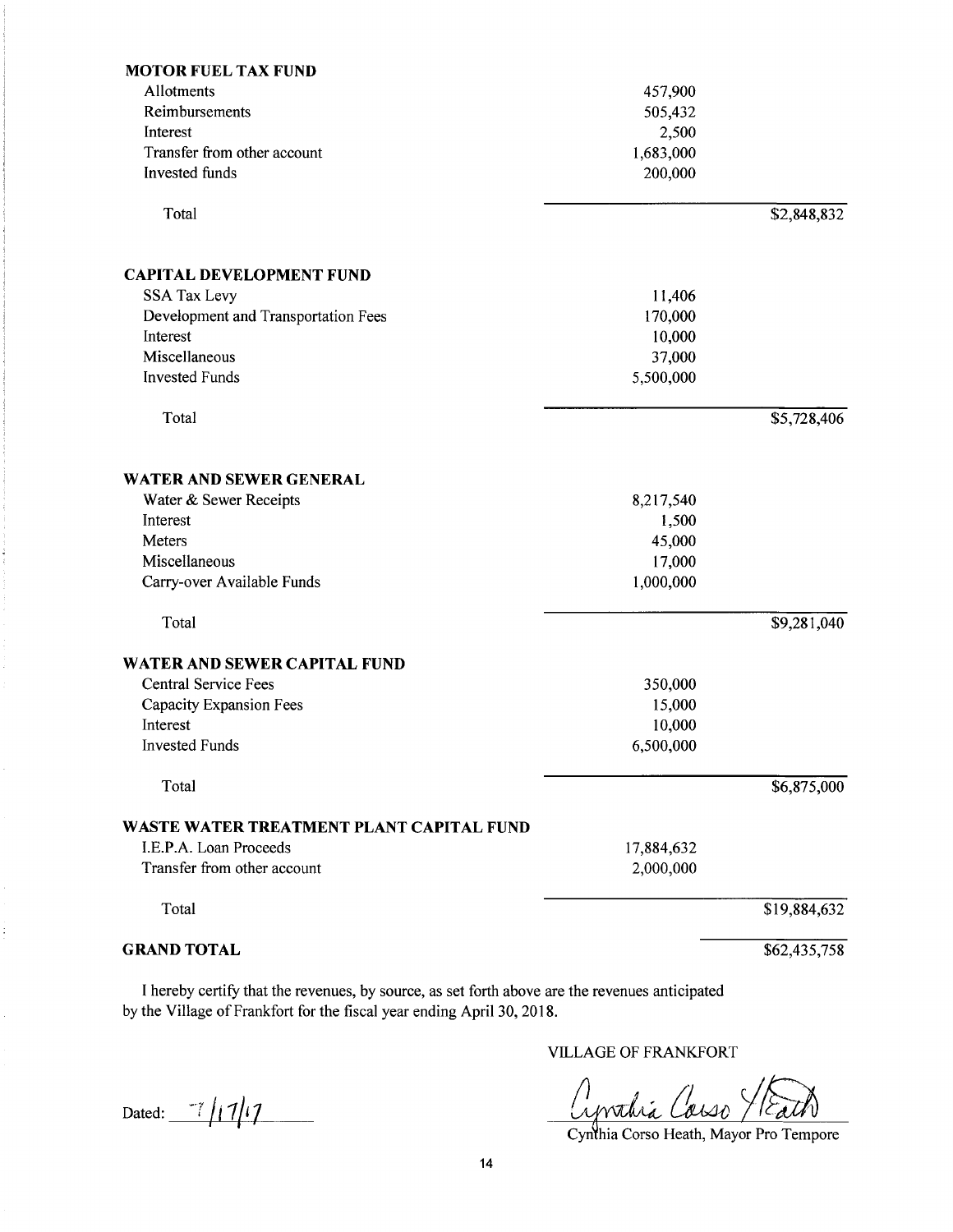#### **CERTIFICATION OF BUDGET AND APPROPRIATION ORDINANCE IN ACCORDANCE WITH CHAPTER 120, PARAGRAPH 643 OF ILLINOIS REVISED STATUES**

The undersigned, being Village Clerk and Village Treasurer of the taxing district hereinafter named, do hereby certify that attached hereto is a true and correct copy of the Budget and Appropriation of said Village for its 2017-18 fiscal year, adopted July 17, 2017.

We further certify that the estimate of revenues, by source, anticipated to be received by said taxing district, either set forth in said ordinance as "Estimated Receipts" or attached hereto by separate document, is a true statement of said estimate.

This certification is made and filed pursuant to the requirements of Public Act 83-881 and on behalf of the Village of Frankfort, Will & Cook Counties, Illinois.

(SEAL) Adam Borrelli, Village Clerk

Village Treasurer lgeman.

 $July$  17 Dated: , 2017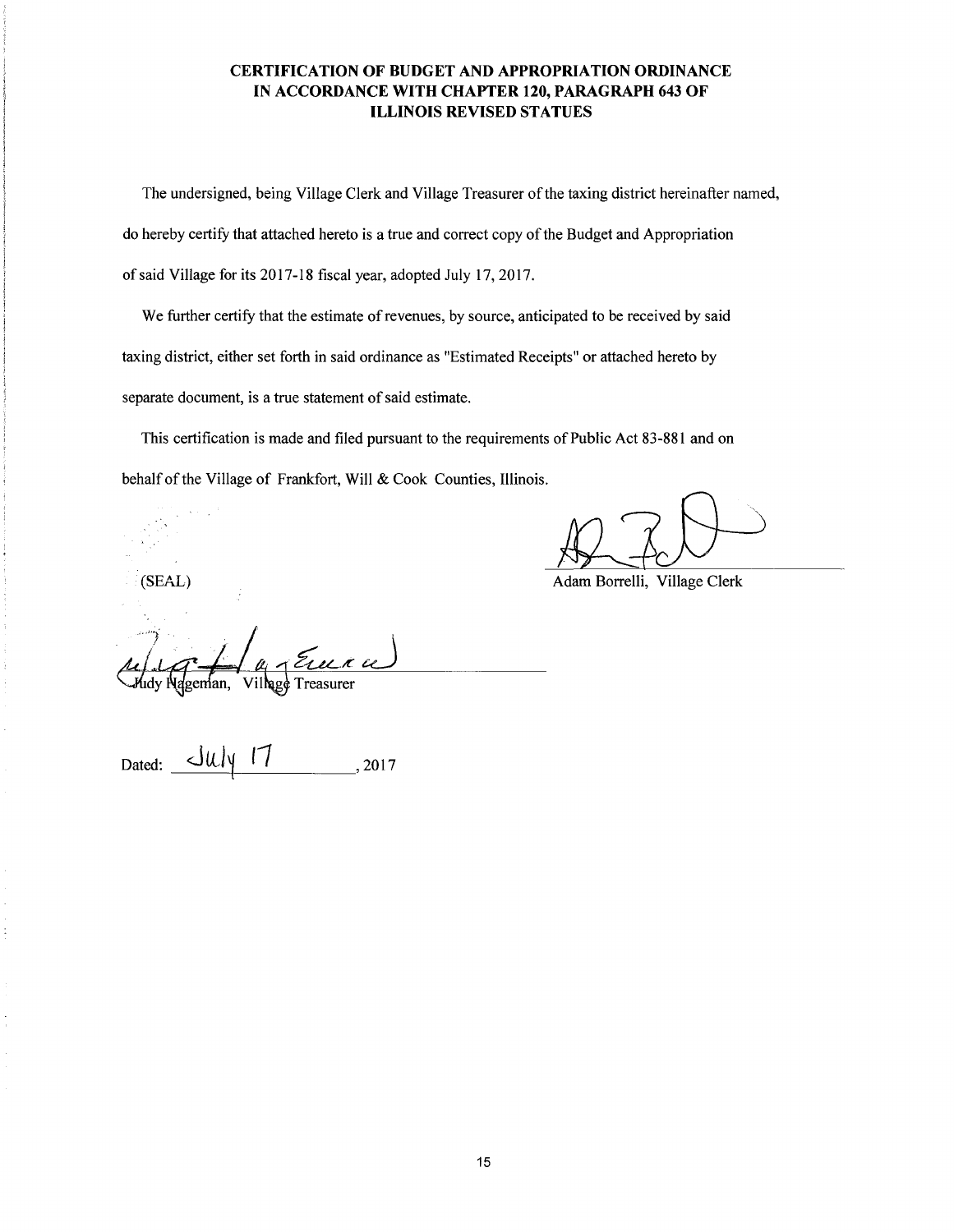STATE OF ILLINOIS)

COUNTY OF WILL)

) ss.

I, Adam Borrelli, the Village Clerk of the Village of Frankfort, in the Counties of Will  $& \mathcal{L}$  Cook, and State of Illinois, aforesaid, do hereby certify that I am the duly qualified and acting Village Clerk of said Village, and as such official I do further certify that I have the care and custody of all official records of the President and Board of Trustees of said Village, and that the foregoing Ordinance attached hereto, being Ordinance No. 310 I, entitled "AN ORDINANCE PROVIDING AN APPROPRIATION FOR CORPORA TE PURPOSES FOR FISCAL YEAR BEGINNING MAY I, A.D. 2017, AND ENDING APRIL 30, A.D. 2018, IN THE VILLAGE OF FRANKFORT, WILL & COOK COUNTIES, ILLINOIS" is a true, correct and compared copy of the original of said Ordinance being passed at a regular meeting of the President and Board of Trustees of the aforesaid Village held on the 17th day of July, 2017.

IN WITNESS WHEREOF, I have hereunto affixed my hand and the corporate seal of said Village this 17th day of July, 2017.

Adam Borrelli, Village Clerk

(SEAL)